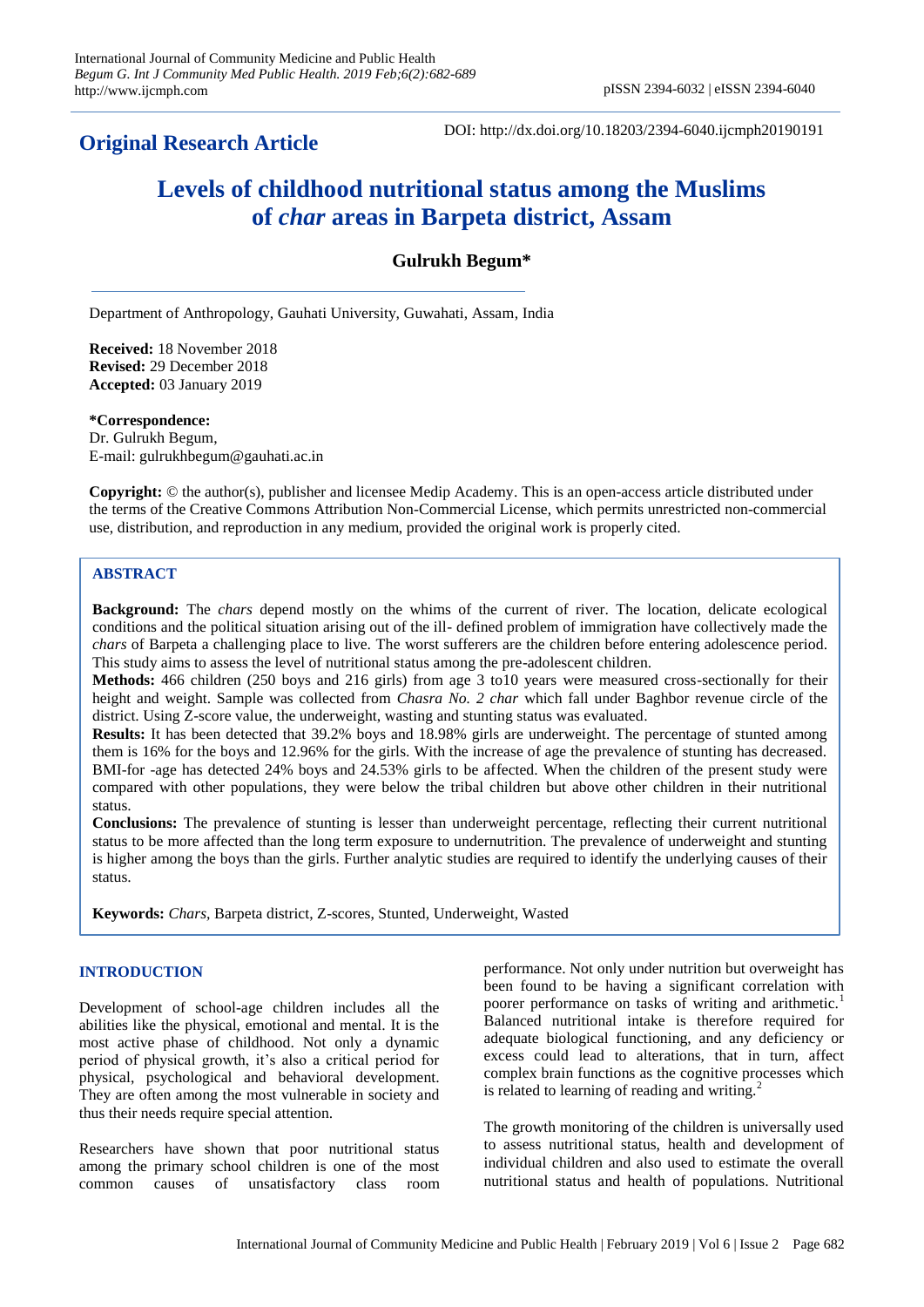disorders are generally caused by an inadequate diet and the affected children may be below or above the optimal weight-for-their age groups. In India, the National Family Health Survey I and II reported that both chronic and acute under nutrition was high in many states. <sup>3</sup> This ultimately results in decreased scholastic performances, lower IQ levels, poor psychological development, decreased cognitive functions and reduced adult size leading to decreased economic productivity.<sup>4</sup>

Therefore nutritional assessment among the children in any community becomes very important to prevent any nutritional disorders and further this will decrease the mortality and morbidity. Thus it forms a sensitive indicator of their health status. With this intention the present study has been undertaken among the Muslim children from 3 to 10 years of age from both the sexes in the *char* (riverine) areas of Barpeta district, Assam.

## **METHODS**

The present study was conducted among the children aged 3 to 10 years from *char* areas in Barpeta district, Assam. In 2011, Barpeta had a population of 1,693,622 of which male and female were 867,004 and 826,618 respectively. Barpeta has the distinction of possessing the highest number of permanent and semi-permanent *char*  areas. Due to heavy and unpredictable bank erosion the people living in the *chars* are worse affected and they have to repeatedly change their settlement site.

A total sample of 250 boys and 216 girls has been collected cross-sectionally from predominantly *Chasra No. 2 char* which falls under Baghbor revenue circle of the district*.* The data for the present study has been collected from the month of May, 2018 till October; 2018.

These river islands are extremely unstable and are continuously subjected to erosion. This affects the location of these islands almost every year. Moreover it also affects adversely on the occupation of the people in the eroded areas. Thus the *char* areas represent one of the most backward areas in the state whose dwellers are constantly affected by flood.

Government of Assam created a department of "Welfare of Minorities Development", which included the Directorate of *Char* Areas during 1998. In order to develop the char areas, this organization undertook few schemes related to education, safe drinking water, agriculture and dairy development and training to unemployed youths for self-employment. This Authority conducted two benchmark surveys during 1992-93 and 2003-04, which are the only sources of information regarding *char* areas of Assam. According to these Socioeconomic Survey Reports, the population residing below the official poverty line has increased substantially from 48.89 per cent to 67.89 per cent, which for the state has declined to 36.09 per cent.<sup>5</sup>

People living in these *chars* are cultivators. Many of the villagers are also engaged in petty business and as daily wage laborers in the adjoining urban areas. Rampant poverty prevails here. Education among the men and women both is very less. The people are very hard working and have adapted themselves very well to the adverse conditions prevailing there like flood and erosion.

The present study was carried out as a part of the Major Research Project under Indian Council of Social Science Research. Data was collected for body weight and stature with the help of an anthropometer and weighing scale. The age of the children was cross- checked from their mothers and neighbors and also by relating to some important local events. Data was collected by visiting house to house in the villages. Stature and body weight were taken following standard techniques.<sup>6</sup> Technical errors of measurement were found to be within the reference limits.<sup>7</sup> Stature was measured to the nearest 0.10 cm. The weight of the children was recorded bare feet to the nearest 0.50 kg.

# *Analysis of data*

Assessment of nutritional status was done on the basis of three indices namely, height-for-age (stunting), weightfor-age (underweight) and BMI-for-age (thinness). Nutritional status has been determined on the basis of Zscore analysis. WHO Anthro plus Software for the global application of the WHO Reference 2007 for 5-19 yrs which is for monitoring the growth of the school –age children and adolescents has been used. This includes all the three indicators. Children with Z-score value below -2 for any index is considered to be moderately undernourished Thus, boys and girls with Z-score values of -2 to -3 have been classified as moderate stunting.

The children were classified into the following categories: "underweight" (low weight-for-age <−2 *Z*scores); "stunting" (low height-for-age <−2 *Z*-scores), "wasting" (low BMI-for-age <−2 *Z*-scores), and "normal level of the indices" (Z-score of  $-2$  to  $+ 1$ ). A Z-score of <-3 defines severe levels of each of the indices.

The  $2\times2$  chi-square analysis ( $\chi$ 2) was utilized to assess differences between age- and sex- specific prevalence of thinness, underweight and stunted. The difference in the age group and sex-specific mean measures of under nutrition was tested by using t-test. P-values of less than 0.05 were considered to indicate statistical significance.

The height, weight and BMI have also been seen against the percentile figures of Indian Academy of Pediatrics.<sup>8</sup> The IAP growth chart committee recommends these revised growth charts for height, weight and body mass index (BMI) for assessment of growth of 5-18 year old Indian children. IAP also recommends use of WHO standards for growth assessment of children below 5 years of age.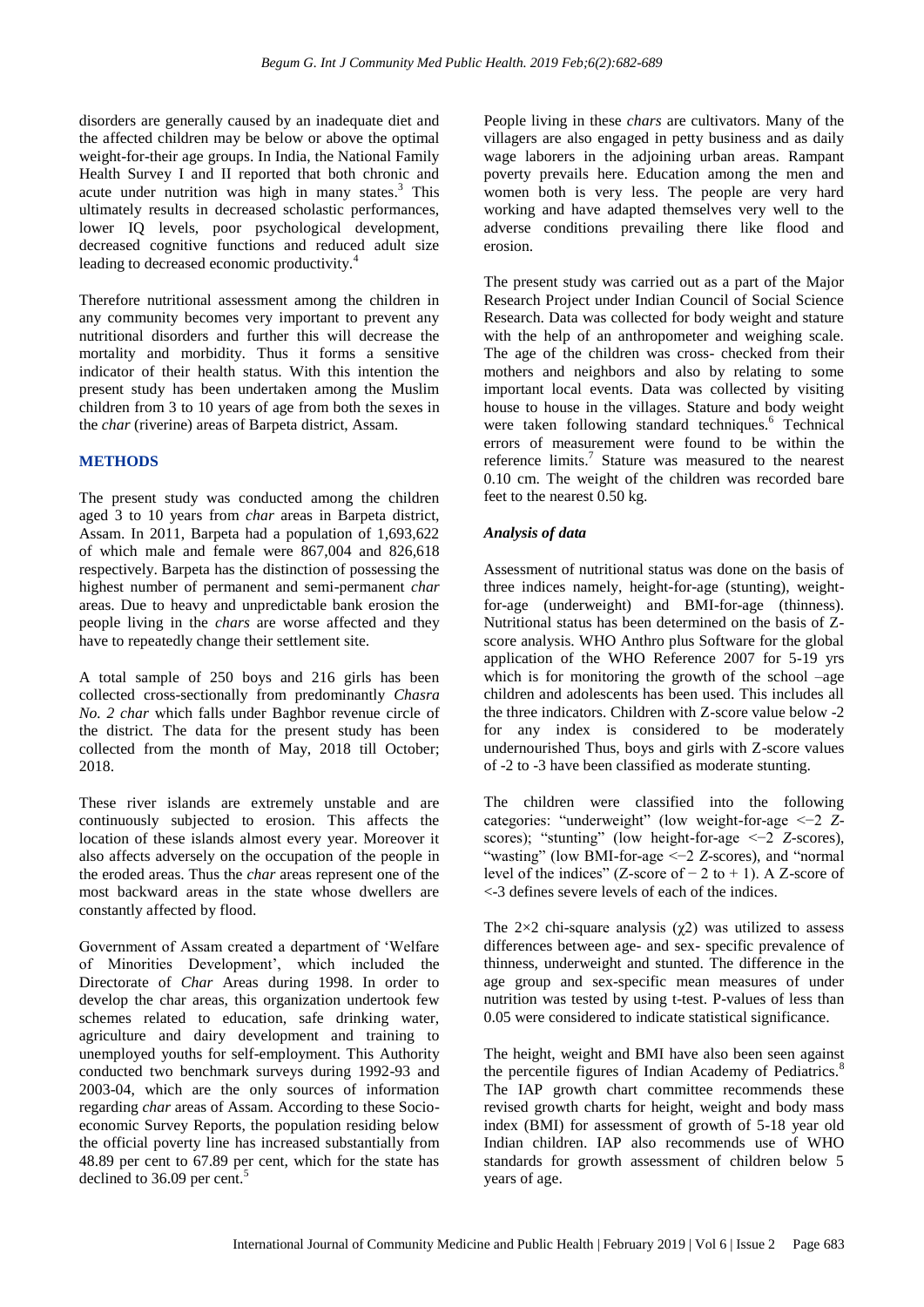#### **RESULTS**

The age specific mean and standard deviation of stature, body weight and BMI of boys and girls are presented in Table 1. The mean stature could be seen increasing persistently in both the sexes. Same trend could be seen in body weight and BMI as well. The girls show a higher mean stature than the boys in all the age categories. The lesser mean stature among the boys though is not statistically significant at the level of  $p<0.05$  at all the age categories.

The body weight on the other hand shows a different trend. The boys are found to be heavier than the girls till 9 years (Table 1) but at 10 years the girls are heavier. Similarly BMI values in all the age categories are slightly elevated among the girls and this difference between the sexes is statistically significant at 7, 8 and 9 years.



**Figure 1: Stature of boys against the IAP (2015) reference standards.**





| roups<br>Age                            |                          |                 | <b>Stature</b><br>$\overline{x}$ ± S.D. |                   |          | <b>Body Weight</b><br>$\overline{x}$ ± S.D. |                  |          | $\overline{x}$ ±S.D.<br>BMI |                  |                       |
|-----------------------------------------|--------------------------|-----------------|-----------------------------------------|-------------------|----------|---------------------------------------------|------------------|----------|-----------------------------|------------------|-----------------------|
|                                         |                          | Boys Girls      | Boys                                    | Girls             | t-values | <b>Boys</b>                                 | Girls            | t-values | <b>Boys</b>                 | Girls            | t-values              |
|                                         | $\overline{\mathcal{S}}$ |                 | $89 + 3.42$                             | $90.14 \pm 5.67$  | 0.7747   | $12.67 \pm 1.93$                            | $12.5 \pm 1.5$   | 0.3158   | $13.55 \pm 2.76$            | $13.89 \pm 1.22$ | 0.5145                |
|                                         | $\overline{28}$          | $\overline{20}$ | 98.04±4.45                              | $98.3 + 3.06$     | 0.2256   | $13.2 + 2.59$                               | $12.75 \pm 2.22$ | 0.6289   | $13.64 \pm 1.79$            | $13.93 \pm 0.13$ | 0.7210                |
|                                         | 26                       | 25              | $101.06 \pm 5.48$                       | $102.91 + 3.1$    | 1.4758   | $15 + 3.20$                                 | $14.83 + 3.4$    | 0.1839   | $13.66 \pm 2.29$            | 14.44±0.85       | 1.5999                |
|                                         | $\overline{30}$          | 32              | $104.5 + 4.87$                          | $105.5 + 4.3$     | 0.8583   | $16.23 \pm 3.27$                            | $15.0 + 2.76$    | 1.6041   | $13.67 \pm 0.96$            | $14.17 \pm 1.38$ | 1.6456                |
|                                         | 35                       | $\overline{28}$ | 108.79±8.17                             | $109.3 + 2.83$    | 0.3151   | $18.6 + 3.31$                               | $17.5 + 2.12$    | 1.5248   | $13.80 + 0.84$              | $14.50 + 1.80$   | $2.0423$ <sup>*</sup> |
|                                         | $\overline{Q}$           | 29              | $112.36 \pm 5.75$                       | $13.25 \pm 4.33$  | 0.7012   | $20.7 + 3.06$                               | $20.25 \pm 4.11$ | 0.5217   | $13.92 \pm 1.36$            | $14.85 \pm 2.30$ | $2.1031$ <sup>*</sup> |
|                                         | 36                       |                 | $113.9 + 6.34$                          | $116.28 \pm 7.3$  | 1.4285   | $22.64 \pm 2.75$                            | $21.58 \pm 2.23$ | 1.7144   | 14.16±1.05                  | $14.96 \pm 1.38$ | 2.6906                |
|                                         | 35                       |                 | 116.92±4.02                             | $119.95 \pm 8.22$ | 1.9298   | $23.17 \pm 3.66$                            | $25.27 \pm 3.09$ | 2.4755   | $14.52 \pm 1.64$            | $15.01 \pm 1.35$ | 1.3013                |
| <b>Lotal</b>                            | 250                      | 216             |                                         |                   |          |                                             |                  |          |                             |                  |                       |
| *Significant at the level of $p < 0.05$ |                          |                 |                                         |                   |          |                                             |                  |          |                             |                  |                       |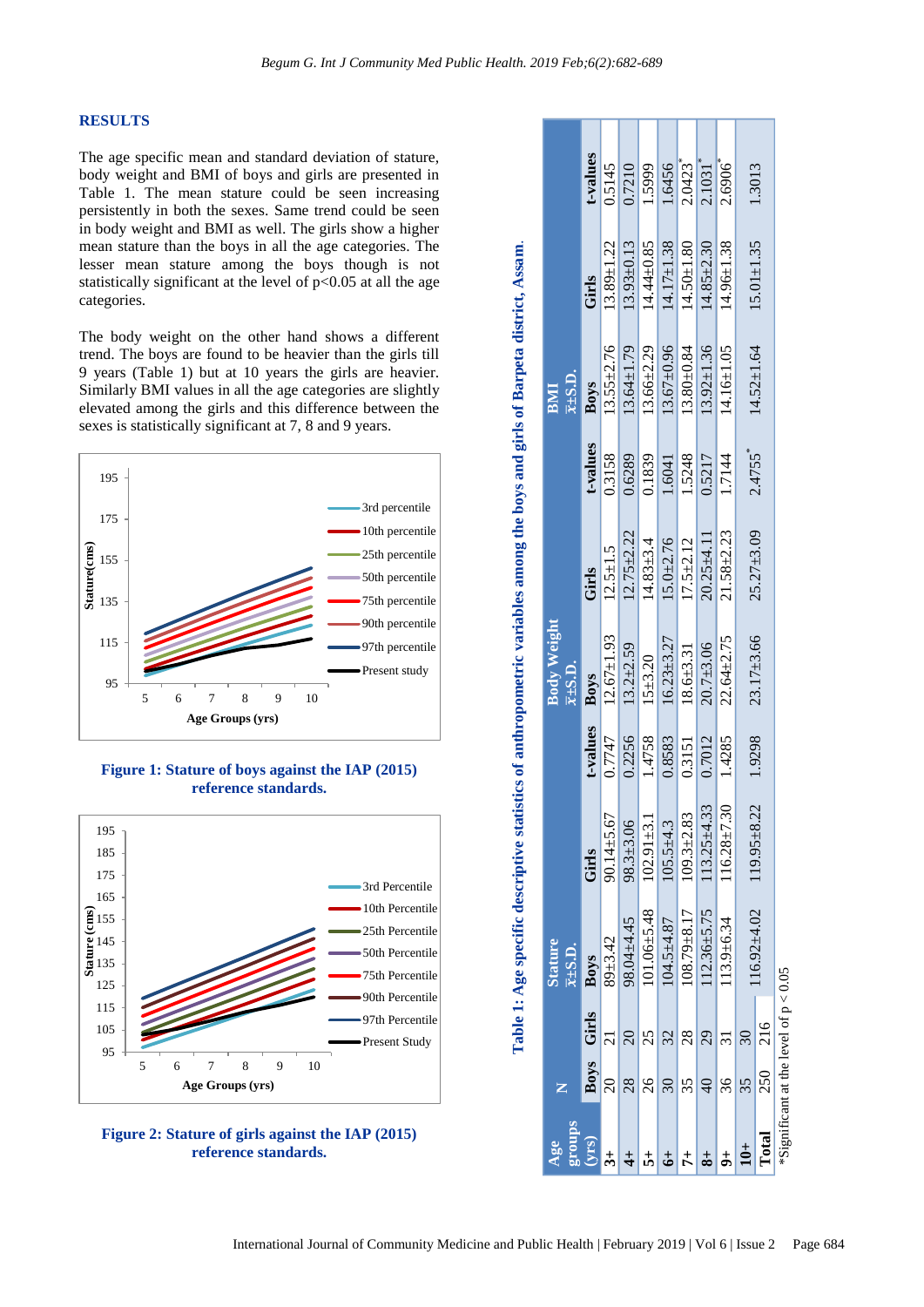|                         |     |            |                                 |             | $Z - Score < -2$                                  |            |                                           |           |                      |              |  |
|-------------------------|-----|------------|---------------------------------|-------------|---------------------------------------------------|------------|-------------------------------------------|-----------|----------------------|--------------|--|
| Age<br>group<br>(yrs)   | N   |            | $Z-Score > -2$<br><b>Normal</b> |             | $-2$ to $-3$ Z-Score<br>Moderately<br>underweight |            | $\leq$ 3 Z- Score<br>Severely underweight |           | Total<br>underweight |              |  |
|                         |     | Boys Girls | <b>Boys</b>                     | Girls       | <b>Boys</b>                                       | Girls      | <b>Boys</b>                               | Girls     | <b>Boys</b>          | Girls        |  |
|                         |     |            | $N(\%)$                         | $N(\%)$     | $N(\%)$                                           | $N(\%)$    | $N(\%)$                                   | $N(\%)$   | $N(\%)$              | $N(\%)$      |  |
| $\mathbf{3}$            | 20  | 21         | 7(35)                           | 13(61.90)   | 2(10)                                             | 5(23.81)   | 11(55)                                    | 3(14.29)  | 13(65)               | 8(38.10)     |  |
| $\overline{\mathbf{4}}$ | 28  | 20         | 14(50)                          | 10(50)      | 1(3.57)                                           | 6(30)      | 13 (42.86)                                | 4(20)     | 14(50)               | 10(50)       |  |
| 5                       | 26  | 25         | 9(34.62)                        | 20(80)      | 12(46.15)                                         | 3(12)      | 5(19.23)                                  | 2(8)      | 17(65.38)            | 5(20)        |  |
| 6                       | 30  | 32         | 20 (66.67)                      | 27 (84.38)  | 10(33.33)                                         | 4(12.5)    | $\overline{\phantom{0}}$                  | 1(3.13)   | 10(33.33)            | 5(15.63)     |  |
| $\overline{7}$          | 35  | 28         | 18(51.43)                       | 26(92.86)   | 13 (37.14)                                        | 1(3.57)    | 4(11.43)                                  | 1(3.57)   | 17(48.57)            | 2(7.14)      |  |
| 8                       | 40  | 29         | 20(50)                          | 27(93.10)   | 16(40)                                            | 1(3.45)    | 4(10)                                     | 1(3.45)   | 20(50)               | 2(6.90)      |  |
| $\boldsymbol{9}$        | 36  | 31         | 30(83.33)                       | 23(74.19)   | 6(16.67)                                          | 7(22.58)   | $\overline{\phantom{a}}$                  | 1(3.23)   | 6(16.67)             | 8 (25.81)    |  |
| 10                      | 35  | 30         | 34 (97.14)                      | 29 (96.67)  | 1(2.86)                                           | 1(3.33)    | ۰                                         |           | 1(2.86)              | 1(3.33)      |  |
| <b>Total</b>            | 250 | 216        | 152 (60.8)                      | 175 (81.01) | 61(24.4)                                          | 28 (12.96) | 37 (14.8)                                 | 13 (6.02) | 98 (39.2)            | 41 $(18.98)$ |  |

# **Table 2: Prevalence of under nutrition among the boys and girls as per weight-for-age index.**

#### **Table: 3 Prevalence of under nutrition among the boys and girls as per Height-for-age index**

|                  |     |            | $Z-score > -2$ |             | $Z-Score < -2$            |           |                                       |         |             |            |  |
|------------------|-----|------------|----------------|-------------|---------------------------|-----------|---------------------------------------|---------|-------------|------------|--|
| Age              | N   |            | <b>Normal</b>  |             | $-2$ to $-3$ Z-Score      |           | $\langle -3 Z - \text{Score} \rangle$ |         | Total       |            |  |
| groups           |     |            |                |             | <b>Moderately Stunted</b> |           | <b>Severely Stunted</b>               |         | Stunted     |            |  |
| (yrs)            |     | Boys Girls | <b>Boys</b>    | Girls       | <b>Boys</b>               | Girls     | <b>Boys</b>                           | Girls   | <b>Boys</b> | Girls      |  |
|                  |     |            | N(% )          | N(% )       | N(% )                     | N(%)      | $N(\%)$                               | $N(\%)$ | $N(\%)$     | $N(\%)$    |  |
| 3                | 20  | 21         | 12(60)         | 18 (85.71)  | 3(15)                     | 3(14.29)  | 5(25)                                 |         | 8(40)       | 3(14.29)   |  |
| $\boldsymbol{4}$ | 28  | 20         | 20 (71.43)     | 15(75)      | 4 (14.29)                 | 3(15)     | 4 (14.29)                             | 2(10)   | 8(40)       | 5(25)      |  |
| 5                | 26  | 25         | 22(84.62)      | 20(80)      | 2(7.69)                   | 5(20)     | 2(7.69)                               |         | 4(15.38)    | 5(20)      |  |
| 6                | 30  | 32         | 20(66.67)      | 29 (90.63)  | 9(30)                     | 3(9.38)   | 1(3.33)                               | -       | 10(33.33)   | 3(9.38)    |  |
| 7                | 35  | 28         | 30(85.71)      | 26 (92.86)  | 5(14.29)                  | 2(7.14)   | ۰                                     |         | 5(14.29)    | 2(7.14)    |  |
| 8                | 40  | 29         | 38 (95)        | 27(93.10)   | 2(5)                      | 2(6.90)   | $\blacksquare$                        |         | 2(5)        | 2(6.89)    |  |
| $\boldsymbol{9}$ | 36  | 31         | 35 (97.22)     | 28 (90.32)  | 1(2.78)                   | 2(6.45)   | $\overline{\phantom{a}}$              | 1(3.23) | 1(2.78)     | 3(9.68)    |  |
| 10               | 35  | 30         | 33 (94.29)     | 25(83.33)   | 2(5.71)                   | 5(16.67)  | $\overline{\phantom{a}}$              |         | 2(5.71)     | 5(16.67)   |  |
| <b>Total</b>     | 250 | 216        | 210 (84)       | 188 (87.04) | 28 (11.2)                 | 25(11.57) | 12(4.8)                               | 3(1.39) | 40(16)      | 28 (12.96) |  |

## **Table: 4 Prevalence of under nutrition among the boys and girls as per BMI-for-age index.**

|                  |     |                 | $Z - Score > -2$ |             | $Z-Score < -2$                                   |           |                                                          |                          |                 |            |
|------------------|-----|-----------------|------------------|-------------|--------------------------------------------------|-----------|----------------------------------------------------------|--------------------------|-----------------|------------|
| Age<br>groups    | N   |                 | <b>Normal</b>    |             | $-2$ to $-3$ Z-Score<br><b>Moderately Wasted</b> |           | $\langle -3 Z - \text{Score} \rangle$<br>Severely Wasted |                          | Total<br>Wasted |            |
| (yrs)            |     | Boys Girls Boys |                  | Girls       | <b>Boys</b>                                      | Girls     | <b>Boys</b>                                              | Girls                    | <b>Boys</b>     | Girls      |
| 3                | 20  | 21              | 17(85)           | 17(80.95)   | 1(5)                                             | 3(14.29)  | 2(10)                                                    | 1(4.76)                  | 3(15)           | 4(19.05)   |
| 4                | 28  | 20              | 25(89.29)        | 14(70)      |                                                  | 4(20)     | 3(10.71)                                                 | 2(10)                    | 3(10.71)        | 6(30)      |
| 5                | 26  | 25              | 21 (80.77)       | 17(68)      | 2(7.69)                                          | 6(24)     | 3(11.54)                                                 | 2(8)                     | 5(19.23)        | 8(32)      |
| 6                | 30  | 32              | 20(66.67)        | 26 (81.25)  | 7(23.33)                                         | 4(12.5)   | 3(10)                                                    | 2(6.25)                  | 10(33.33)       | 6(18.75)   |
| 7                | 35  | 28              | 26 (74.29)       | 19(67.86)   | 5(12.5)                                          | 6(21.43)  | 4(11.43)                                                 | 3(10.71)                 | 9(25.71)        | 9(32.14)   |
| 8                | 40  | 29              | 18(45)           | 23 (79.31)  | 18(45)                                           | 5(17.24)  | 4(10)                                                    | 1(3.45)                  | 22(55)          | 6(20.69)   |
| $\boldsymbol{9}$ | 36  | 31              | 32 (88.89)       | 24 (77.42)  | $\overline{\phantom{a}}$                         | 4(12.90)  | 4(11.11)                                                 | 3(9.68)                  | 4(11.11)        | 7(22.58)   |
| 10               | 35  | 30              | 31 (88.57)       | 23 (76.67)  | 2(5.71)                                          | 7(23.33)  | 2(5.71)                                                  | $\overline{\phantom{a}}$ | 4(11.43)        | 7(23.33)   |
| <b>Total</b>     | 250 | 216             | 190 (76)         | 163 (75.46) | 35(14)                                           | 39(18.06) | 25(10)                                                   | 14 (6.48)                | 60(24)          | 53 (24.53) |

The children in the present study were seen against the reference standards from the Indian Academy of Pediatrics.<sup>8</sup> (Figure 1-6) It could be seen that the mean stature of the boys fall below the  $3<sup>rd</sup>$  percentile from 8 years onwards whereas for the girls it is after 9 years they

are below the  $3<sup>rd</sup>$  percentile. The mean stature of girls at 5 years is above the  $10<sup>th</sup>$  percentile of IAP. The body weight of both the boys and girls is above the  $3^{rd}$ percentile at all the ages. It almost goes along with the  $10<sup>th</sup>$  percentile at some of the age categories. The mean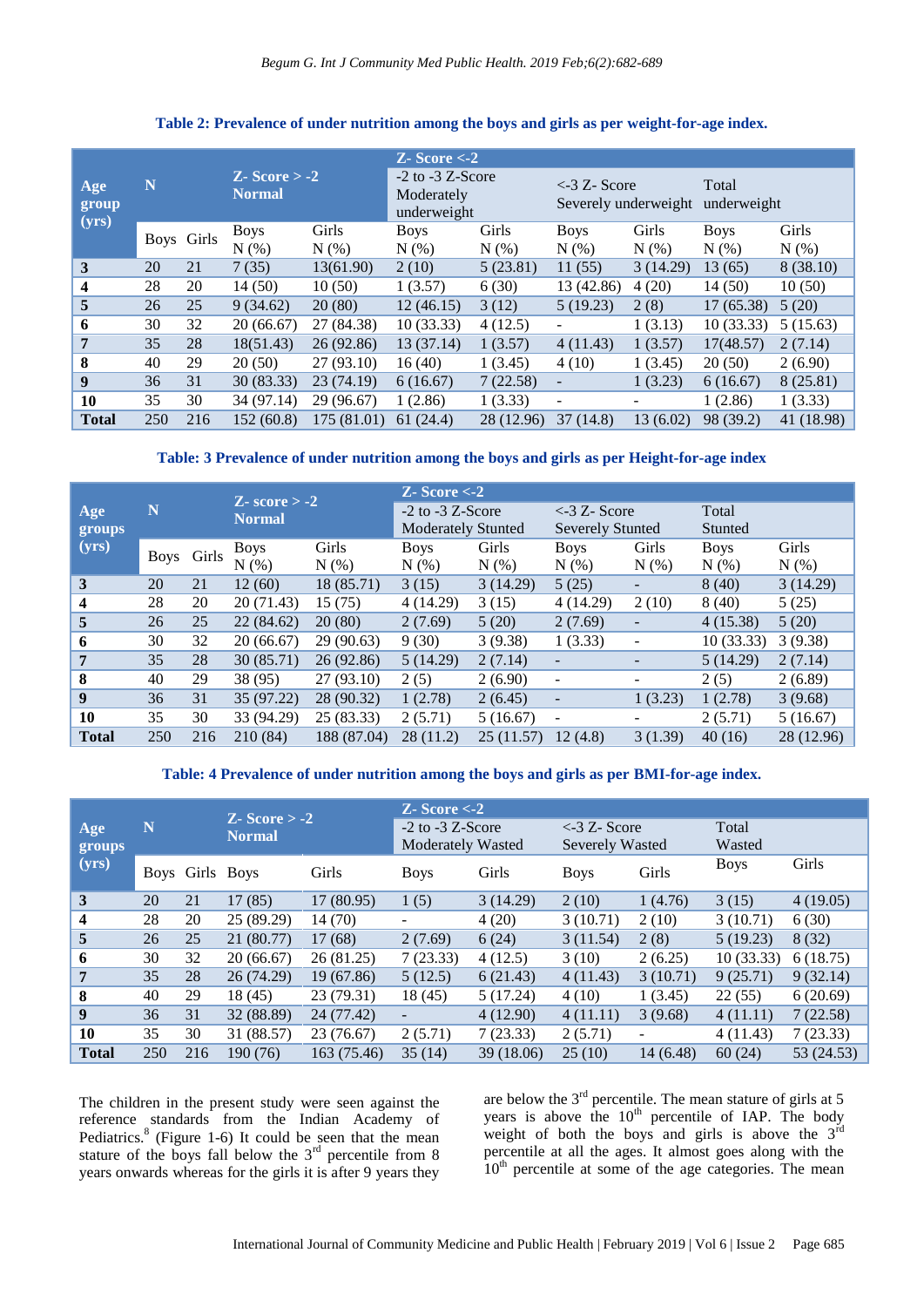BMI of the girls is above the  $25<sup>th</sup>$  percentile at all the ages. For the boys also it goes closer to the  $25<sup>th</sup>$  percentile but is lower than it from 8 years onwards.

The overall percentage of prevalence of underweight, stunting and thinness are presented in Table- 2 to 4. The prevalence of total underweight among the boys is 39.2% which is higher than their female counterparts (18.98%). The difference between them is also statistically significant at 0.05 level (p=0.000001962;  $\chi^2$  =22.63). The highest prevalence of underweight could be seen at the

age of 5 years among the boys (65.38%) and 3 years among the girls (50%). The percentage of stunting is also higher among the boys (16%) as compared to the girls (12.96%). This difference between the sexes though is statistically insignificant at 0.05 level (p=0.3544;  $\chi^2$ =0.8576). With the increase of age the prevalence of stunting has decreased**.** The children of 3 and 4 years are the worst sufferers. The prevalence of thinness in both the sexes is almost similar. Among the boys it is 24% and among the girls it is 24.53%. The difference among them is statistically insignificant (p=0.8927;  $\chi^2$  =0.01819).

#### **Table: 5 Prevalence of under nutrition (low weight-for-age) among other populations of Assam.**

| <b>Studies in Assam</b>                                                    | Low weight-for-age (Boys) | Low weight-for-age (Girls) |
|----------------------------------------------------------------------------|---------------------------|----------------------------|
| <b>Present Study</b>                                                       | 39.2                      | 18.98                      |
| Muslim children of <i>char</i> in Barpeta district, Assam <sup>9</sup>     | 56.49                     | 61.29                      |
| <b>Assamese Muslim children of Kamrup district,</b><br>$\text{Assam}^{10}$ | 42.07                     | 45.39                      |
| Tea Garden children of Sonitpur district, Assam <sup>11</sup>              | 61.90                     | 64.56                      |
| Sonowal Kachari children of Lakhimpur district,<br>Assam $^{12}$           | 9.68                      | 7.09                       |
| Assamese children of Guwahati city, Assam <sup>13</sup>                    | 19.25                     | 26.14                      |
| Bengali children of Guwahati city, Assam <sup>13</sup>                     | 42.31                     | 37.70                      |
| Hindi Speaking children of Guwahati city, Assam <sup>13</sup>              | 25.65                     | 41.32                      |
| Tea Garden worker's children of Dibrugarh<br>district, Assam <sup>14</sup> | 52.5                      | 50.4                       |



#### **Figure 3: Body weight of boys against IAP (2015) standards.**







#### **Figure 5: BMI of boys against IAP (2015) standards.**



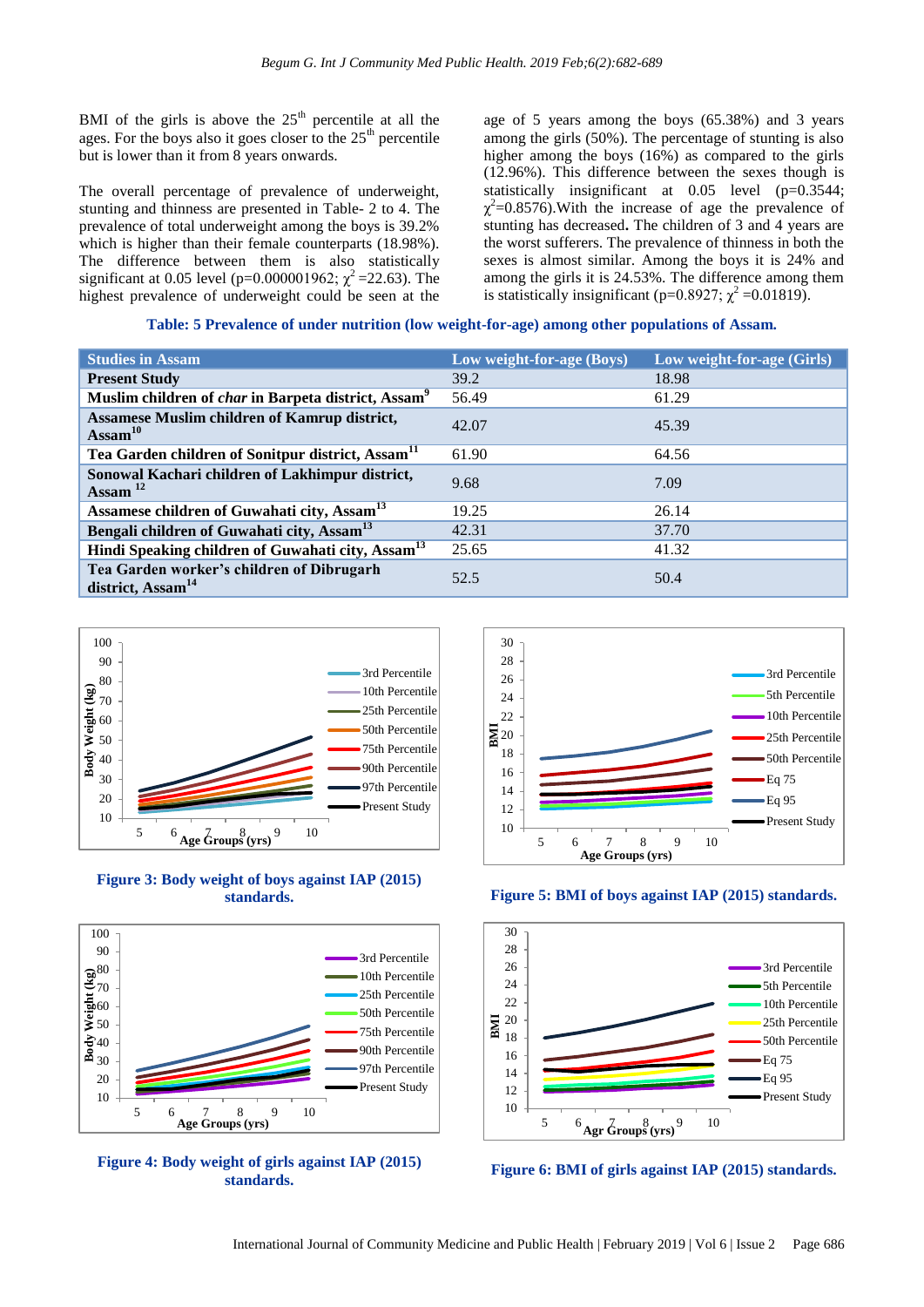#### *Scenario in Assam*

When the children of the present study were compared with other populations of the state for nutritional status (Table 5). It was observed that the prevalence of underweight was above  $40\%$  in most of the populations.<sup>9</sup> <sup>14</sup> The children of Tea garden workers were the worst sufferers. In both the districts of Sonitpur and Dibrugarh, (in two different studies) the percentage of prevalence of underweight is above 50% among the tea garden worker children.<sup>11,14</sup>

Least prevalence of under nutrition could be observed among the Sonowal Kachari children (9.68% among the boys and 7.09% among the girls), which is a tribal population of the state.<sup>12</sup> Among the Assamese children of Guwahati city, the prevalence of under nutrition is only 19.25% among the boys and 26.14% among the girls.<sup>13</sup> This group includes the caste as well as the tribal children of the city. Among the Muslims of *char* in the present study, the percentage of prevalence of underweight was found to be 39.2% for the boys and among the girls it is 18.98%.

#### **DISCUSSION**

In the present study the girls are found to be taller than the boys at all ages under study. Medhi has also reported that 50.1% of the boys and 43.1% of girls suffered from stunting.<sup>15</sup> So the percentage of stunted boys was found to be more. A very high prevalence of stunting has also been reported from rural Wardha.<sup>16</sup> Linear growth is the best overall indicator of children's well‐being and provides an accurate marker of inequalities in human development. Boys are more vulnerable to health inequalities than their female counterparts in the same age groups. On the other hand, higher prevalence of stunting has been found among the girls (50.1% among the girls and 43.1% among the boys) by Mondal & Sen among the adolescents of Darjeeling district, West Bengal.<sup>17</sup> They worked on the rural school going adolescents belonging to Rajbanshi, Bengali Muslim and Bengali caste communities. So after adolescence the results are somewhat different, as the prevalence of stunting was found to be lesser among the boys.

According to a survey by National Family and Health Survey, "boys were found to be slightly more malnourished than the girls in every measure of malnutrition".<sup>18</sup> The boys were found to have less access to nutritious food and fall sick more frequently as compared to the girls. The same study also highlights the fact that boys were more obese than the girls, which indicates the availability of unhealthy junk food for boys more than girls.

Stunting is the effect of an insufficient intake of vital nutrients over a long period of time and frequent infections, leading to a failure to reach a linear growth potential. It is usually associated with poor socioeconomic conditions, inappropriate feeding habits and an amplified risk of exposure to adverse conditions such as illness. From UNICEF India report, it says that India still has the highest number of stunted children in the world (46.8 million children or two in every five children) representing one third of the global total and stunted children under the age of five.

The "Urban HUNGaMA Report" by non-profit Naandi Foundation was based on a survey conducted in 10 big cities of the country--Mumbai, Delhi, Bengaluru, Hyderabad, Ahmedabad, Chennai, Kolkata, Surat, Pune, Jaipur--between April and July 2014 with a sample of nearly 12,000 households.<sup>19</sup> On assessing the different effects of malnutrition in children, including stunting, wasting, under weight and obesity, it found that girls were better than boys.

The boys in the present study are more stunted but are heavier than the girls till 9 years. It is the weight of the bones among the boys which matters. Boys start growing later than girls, but they are not entering puberty later. Rather, their growth spurt comes at the end of puberty, not the beginning. But the bones become much denser and heavier than in girls. Earlier growth spurt among the girls increases their body weight as well. This could be the reason of girls getting heavier than boys after 9 years of age.

A similar result has also been found by Thakur and Gautam.<sup>20</sup> Z-score values of weight-for-age, height-forage and BMI-for-age revealed in their study among the school-going boys and girls of central Indian city Sagar, Madhya Pradesh that boys were more likely to be stunted than girls whereas girls were more likely to be underweight and undernourished than boys. Male children were found to be more prone to undernutrition than females as found in a study by Kabubo-Mariara et al., which indicated that boys are more likely than girls to suffer from chronic and acute undernutrition as well as underweight. $^{21}$ 

Prevalence of stunting is lesser than underweight percentage, reflecting their current nutritional status to be more affected than the long term insufficient intake of vital nutrients being reflected by the stunting percentages. Stunting is the most prevalent manifestation of child under nutrition and reflects long-term exposure to under nutrition, infectious diseases or inappropriate child care. When girl children suffer from under nutrition, their own children are more likely to suffer from it in their first 1,000 days post conception. $^{22}$  The determinants of child under nutrition are very well being correlated with child"s dietary intake which is further related with household food security.

The location, delicate ecological conditions and the political situation arising out of the ill- defined problem of immigration have collectively made the *chars* a challenging place to live. Poverty and female illiteracy is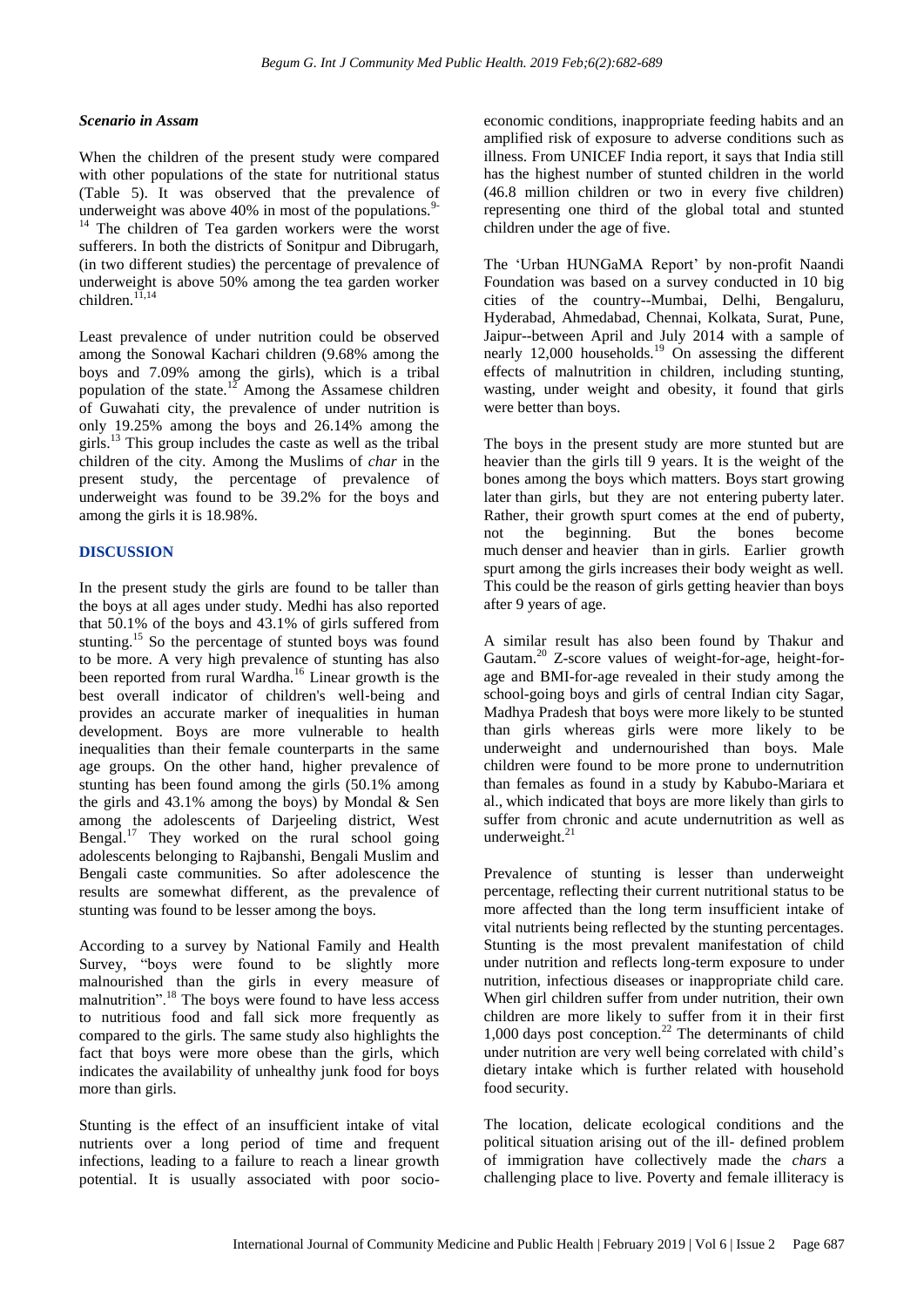rampant in these areas. The people in the *chars* are cultivators and agriculture is their main source of livelihood. Though some are engaged in various other jobs like working as daily wage earners and some petty business but it is in poverty they are surviving. Seasonal floods affect their living. River erodes their village and crops completely every year. They have to shift their habitation to some other *char* frequently. Thus the *char* areas represent one of the most backward areas in the state whose dwellers are constantly affected by flood. The intrinsic link between poverty and malnutrition shows its consequences on impaired growth and development in children. The worst sufferers are the children before entering adolescence period. A diet survey among these people may supplement the deficiencies in respect of food intake in its various components. Therefore nutritional assessment among the children in any community becomes very important for the upliftment of that community.

While looking at the scenario of Assam, the prevalence of underweight was above 40% in most of the populations. Among the Muslims of *char* the percentage of prevalence of underweight was found to be 39.2% and among the girls it is 18.98%. The study in Dibrugarh district indicates that causes of malnutrition are not only recent but also long term deprivation.<sup>14</sup> It was suggested that urgent steps should be taken to improve nutritional status of children. Poor nutrition of children not only adversely affects the cognitive development of children, but also likely to reduce the work capacity in future.

So it is quite interesting to see that among the tribal section of the population in the state, under nutrition is comparatively lesser than the other populations. The diet of the tribal people may be the reason behind this.

The diet among the tribal people in Assam is always known to contain no denatured food or additives and colorings. The diet of the Kachari people is very simple and is in harmony with the environment. Fishing is a favorite past time for both the sexes and they consume fishes in plenty. They consume meat of water and land fowls, eggs and insects. Their diet seems to have a high nutritional value, dietary diversity and good nutrient balance. One of the characteristics of traditional diets given by Price in his book "Nutrition and Physical Degeneration" is that, traditional diet is extremely nutrient dense. $^{23}$  It has much higher levels of vitamins and minerals than we get in our diets today. So on one hand, the diet among the tribal of rest of India falls much below the recommended dietary allowances (RDA) as laid down by the Indian Council of Medical research particularly involving deficiencies in proteins and other micronutrients, the nutritional status among the Sonowal Kacharis in Assam is better than other populations of the state.<sup>24,25</sup> Their ethnic food carries a lot of importance to them. A diet survey may supplement the present findings as "diet determines the nutritional status".

#### **CONCLUSION**

The prevalence of underweight and stunting is higher among the boys than the girls, though the prevalence of stunting between the sexes is not statistically significant. The percentage prevalence of stunting is less than the percentage of underweight, which reflects their current nutritional status to be more affected. Stunting reflects the long term exposure to under nutrition, infectious diseases or inappropriate child care. Further analytic studies are required to identify the underlying causes of their nutritional status. Routine nutritional assessment and counseling may help them in getting educated regarding their diet.

*Funding: Major Research Project from the Indian Council of Social Science Research, New Delhi Conflict of interest: None declared Ethical approval: Not required*

#### **REFERENCES**

- 1. Izidoro GSL, Santos JN, Oliveira TSC, Martins-Reis VO. The influence of nutritional status on school performance. Rev. CEFAC. 2014;16(5):1541-7.
- 2. Benton D. Micronutrient status, cognition and behavioral problems in childhood. Eur J Nutr. 2008;47(Suppl 3):38-50.
- 3. International Institute of Population Sciences. National Family Health Survey-2, 1998-99. IIPS; Mumbai, India: 2000.
- 4. International Food Policy Research Institute. The World Nutrition Situation: Nutrition throughout the life cycle, 4th Report. Geneva:UN Administrative Committee on Coordination. 2000 Sub−Committee on Nutrition (ACC/SCN) in collaboration with International Food Policy Research Institute (IFPRI) 2000.
- 5. Chakraborty G. The Demographic Question in the Char Areas of Assam, Book Review 2014, Social Change and Development. 2014;XI(2):113-7.
- 6. Weiner JS, Lourie, JA. Practical human biology, London: Academic Press, 1981.
- 7. Ulijaszek SJ, Kerr DA. Anthropometric measurement error and the assessment of nutritional status. Br J Nutr. 1999;82:165-77.
- 8. Khadilkar V, Yadav S, Agrawal KK, Tamboli S, Banerjee M, Cherian A, et al. Revised IAP Growth Charts for Height,Weight and Body-Mass Index for 5- to 18-year-old Indian Children. Indian Pediatr. 2015;52(1):47-55.
- 9. Medhi D, Begum G. Contextual variations in nutritional status between char and non char preschool children of Barpeta District, Assam 2013, Bulletin of the Dept of Anthropology, Gauhati University, 2013;24:49-66.
- 10. Begum G, Choudhury B. A nutritional surveillance among the Assamese Muslims of Kamrup district, Assam. Indian Anthropologist, 1996;26(1):1-25.